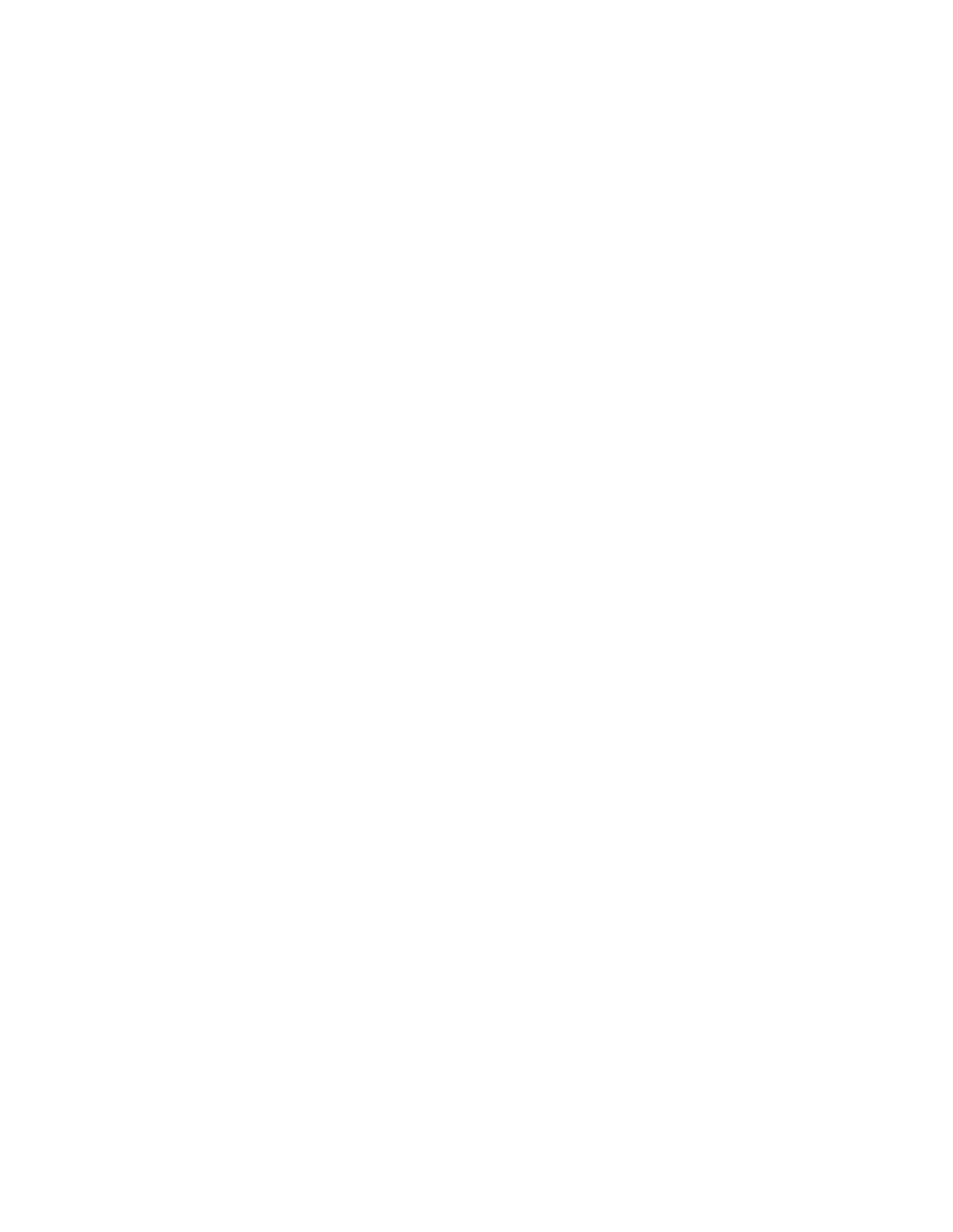## Welcome to the field of substance abuse prevention!

Entering a new profession or even a new community can often make you feel like you are a step behind everyone else when it comes to terminology. Getting the "lingo" down is often one of the most difficult tasks to master.

Doctors, lawyers, construction workers, librarians and even clerks at your favorite coffee house speak in their own "code." This "Prevention Lingo" booklet is meant to assist you in deciphering the prevention feld's "code." It contains many of the terms and acronyms that you will encounter during your tenure in the substance abuse prevention field.

The first several pages of the "Prevention Lingo" booklet list commonly used acronyms you will begin to hear during your work. These lists will give you the ability to understand what CSAP is and to know whom to call when you are asked to contact your CSSC. In addition to the acronyms, there are defnitions of terms and phrases to help you better understand the context in which you are working.

We hope you will use this booklet as a resource while you are starting out in your new role as a substance abuse prevention provider.

Many of the governmental agencies, organizations and associations listed in this guide offer useful information and resources relevant to preventionists' work. Web site links for many of these organizations can be found on the Prevention First Web site at www.prevention.org/links.

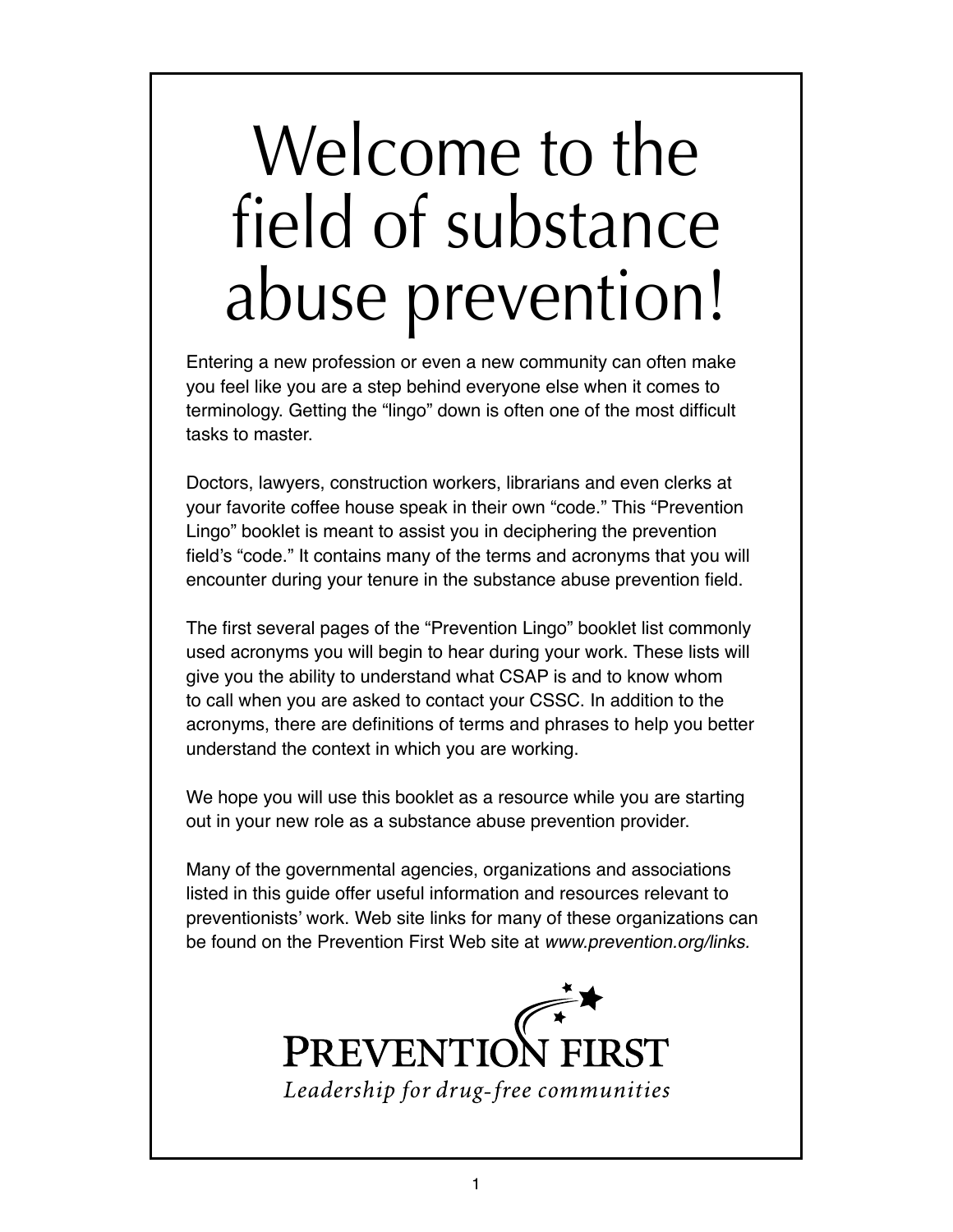## **General Acronyms**

The following acronyms are commonly used within the field of substance abuse prevention. Most of the acronyms are used in conversation by saying each letter, such as "a-a" for AA (Alcoholics Anonymous). Others are pronounced as though they are words, such as "kog" for COG (Coalitions, Organizations, and/or Groups). The pronunciation for such acronyms is indicated in quotation marks.

| Acronym        | <b>Meaning of Acronym</b>                                 |
|----------------|-----------------------------------------------------------|
| AA             | <b>Alcoholics Anonymous</b>                               |
| <b>ACOA</b>    | <b>Adult Children of Alcoholics</b>                       |
| AIDS "aydz"    | Acquired Immunodeficiency Syndrome                        |
| <b>AOD</b>     | <b>Alcohol and Other Drugs</b>                            |
| <b>ATOD</b>    | Alcohol, Tobacco and Other Drugs                          |
| <b>ATODA</b>   | Alcohol, Tobacco and Other Drug Abuse                     |
| <b>BAC</b>     | <b>Blood Alcohol Content</b>                              |
| <b>BAL</b>     | <b>Blood Alcohol Level</b>                                |
| <b>CA</b>      | <b>Cocaine Anonymous</b>                                  |
| <b>COA</b>     | <b>Children of Alcoholics</b>                             |
| COG "kog"      | Coalitions, Organizations, and/or Groups                  |
| <b>DSM</b>     | The Diagnostic and Statistical Manual of Mental Disorders |
| <b>DUI</b>     | Driving Under the Influence                               |
| <b>EAP</b>     | Employee Assistance Program                               |
| <b>FA</b>      | <b>Families Anonymous</b>                                 |
| <b>FAS</b>     | Fetal Alcohol Syndrome                                    |
| <b>FASD</b>    | Fetal Alcohol Spectrum Disorder                           |
| <b>FTE</b>     | <b>Full Time Equivalent</b>                               |
| <b>HIV</b>     | Human Immunodeficiency Virus                              |
| <b>IYS</b>     | <b>Illinois Youth Survey</b>                              |
| <b>NA</b>      | <b>Narcotics Anonymous</b>                                |
| <b>PBU</b>     | <b>Prevention Basics University</b>                       |
| <b>PTA/PTO</b> | Parent Teacher Association or Organization                |
| <b>SAP</b>     | <b>Student Assistance Program</b>                         |
| SPF "spiff"    | <b>Strategic Prevention Framework</b>                     |
| <b>STD</b>     | <b>Sexually Transmitted Disease</b>                       |
| <b>STI</b>     | <b>Sexually Transmitted Infection</b>                     |
| TA             | <b>Technical Assistance</b>                               |
| <b>YPE</b>     | <b>Youth Prevention Education</b>                         |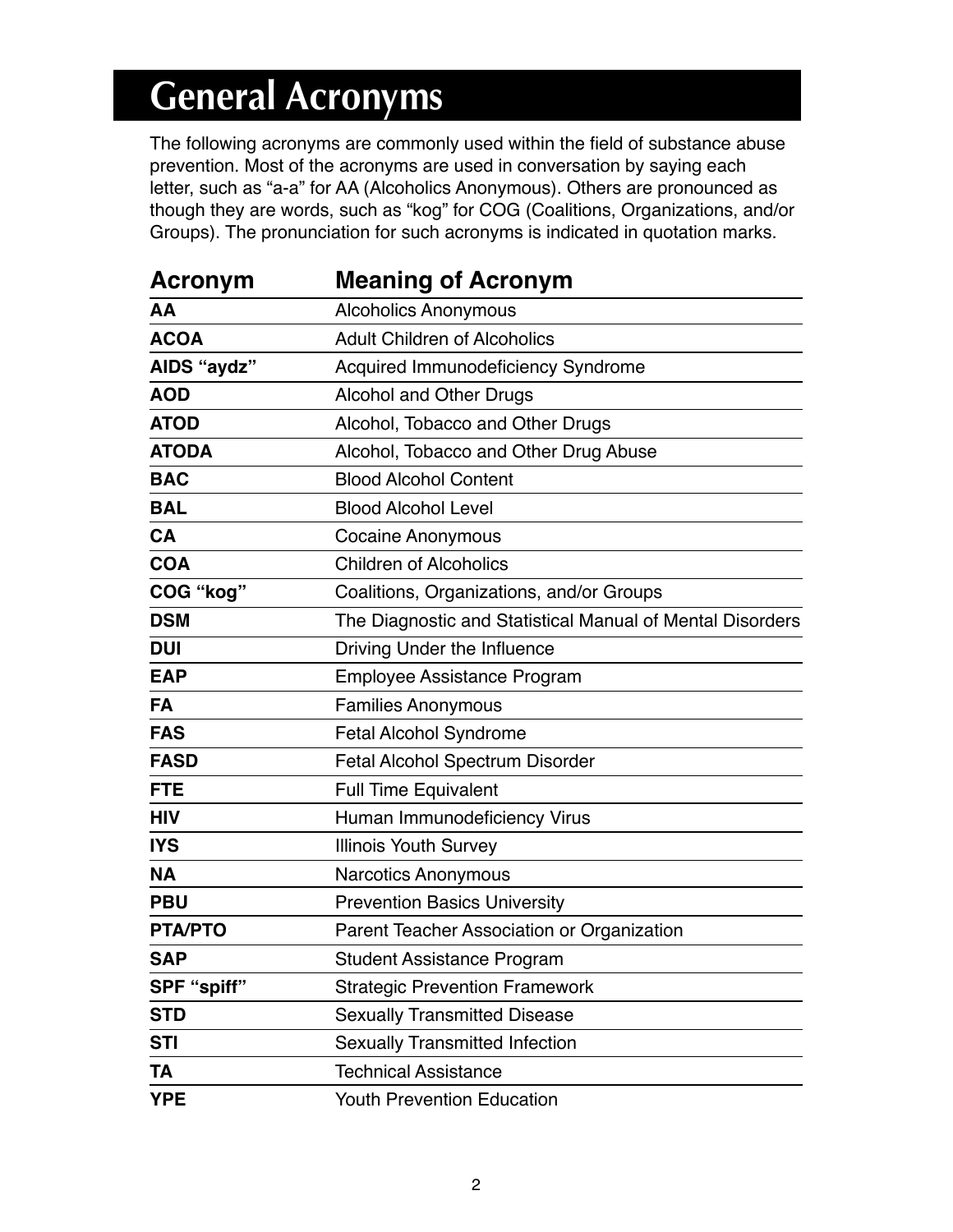### **State and National Governmental Entities, Organizations, Associations and Programs**

| <b>Acronym</b>        | <b>Meaning of Acronym</b>                                                                                                                                                                                                                                                                                                                                   |
|-----------------------|-------------------------------------------------------------------------------------------------------------------------------------------------------------------------------------------------------------------------------------------------------------------------------------------------------------------------------------------------------------|
| AAIM "aym"            | <b>Alliance Against Intoxicated Motorists</b><br>The purpose of AAIM is to prevent deaths and injuries<br>caused by intoxicated motorists in Illinois and to help<br>victims and their families.                                                                                                                                                            |
| <b>BCPP</b>           | <b>Bureau of Community-Based and Primary Prevention</b><br>This is the Bureau within the Illinois Department of Human<br>Services that houses the Substance Abuse Prevention<br>Program (SAPP). SAPP administers the Comprehensive<br>Grant Program.                                                                                                        |
| <b>CADCA "cad-ka"</b> | <b>Community Anti-Drug Coalitions of America</b><br>CADCA is a nonprofit organization that works to<br>strengthen the capacity of community coalitions across<br>the country in their effort to create and maintain safe,<br>healthy and drug-free communities.                                                                                             |
| <b>CDC</b>            | <b>Centers for Disease Control and Prevention</b><br>CDC's mission is to collaboratively create the expertise,<br>information and tools that people and communities need<br>to protect their health through health promotion,<br>prevention of disease, injury and disability, and<br>preparedness for new health threats.                                  |
| <b>CAPT "kapt"</b>    | <b>Center for the Application of Prevention Technology</b><br>The CAPTs are regional technical assistance providers<br>for the Center for Substance Abuse Prevention. The<br>CAPTs assist states/jurisdictions and community-based<br>organizations in the application of evidence-based<br>substance abuse prevention programs, practices and<br>policies. |
| <b>CGP</b>            | <b>Comprehensive Grant Program</b><br>A program of the Illinois Department of Human Services'<br>Bureau of Community-Based and Primary Prevention that<br>funds direct substance abuse prevention services in<br>designated service areas.                                                                                                                  |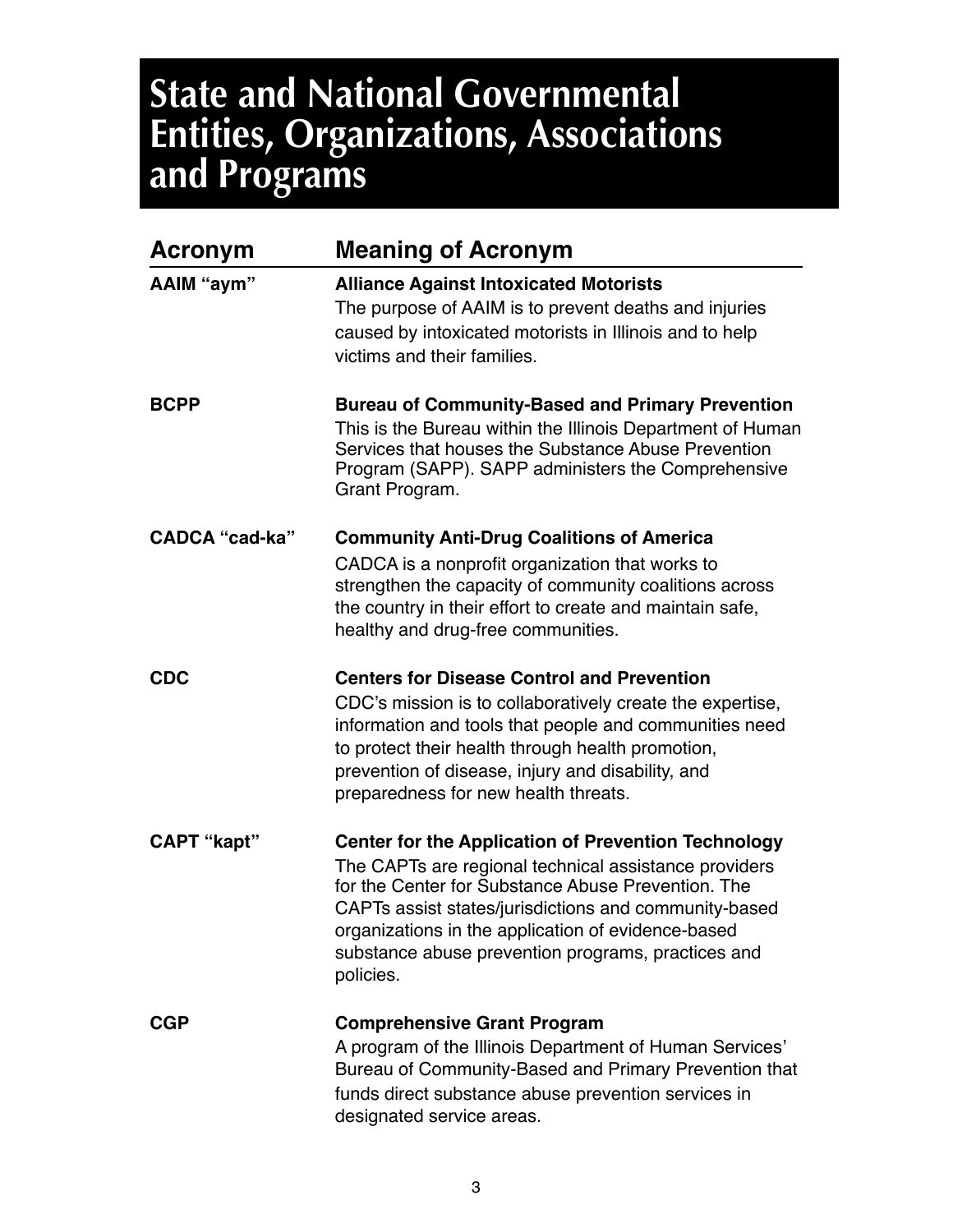| <b>CPRD</b>   | <b>Center for Prevention Research and Development</b><br>CPRD is part of the Institute of Government and Public<br>Affairs at the University of Illinois. CPRD is funded by<br>BCPP SAPP to manage OnTrack and support providers<br>in conducting assessment and evaluation, understanding<br>prevention research and data-based decision making.                                                                                          |
|---------------|--------------------------------------------------------------------------------------------------------------------------------------------------------------------------------------------------------------------------------------------------------------------------------------------------------------------------------------------------------------------------------------------------------------------------------------------|
| CSAP "c-sap"  | <b>Center for Substance Abuse Prevention</b><br>Housed within the Substance Abuse and Mental Health<br>Services Administration, CSAP provides national<br>leadership in the federal effort to prevent alcohol, tobacco<br>and other drug problems.                                                                                                                                                                                         |
| <b>CSPI</b>   | <b>Center for Science in the Public Interest</b><br>Since 1971, CSPI has been a strong advocate for nutrition<br>and health, food safety, alcohol policy and sound science.<br>CSPI educates the public; advocates government policies<br>that are consistent with scientific evidence on health<br>and environmental issues; and counters industry's<br>powerful influence on public opinion and public policies.                         |
| <b>CSSC</b>   | <b>Community Support Services Consultant</b><br>Located within the Division of Community Health and<br>Prevention, Community Support Services staff includes<br>regionally based consultants (CSSCs) who oversee<br>Division programs across the five regions of the state.                                                                                                                                                                |
| DASA "da-sah" | <b>Division of Alcoholism and Substance Abuse</b><br>DASA is housed within the Illinois Department of Human<br>Services and is responsible for coordinating the efforts<br>of state programs dealing with problems created by<br>substance abuse. DASA works closely with the Division of<br>Community Health and Prevention to coordinate<br>substance abuse prevention, intervention and treatment<br>services for citizens in Illinois. |
| <b>DCHP</b>   | <b>Division of Community Health and Prevention</b><br>Housed within the Illinois Department of Human Services,<br>DCHP administers programs directed toward the<br>promotion of healthy lifestyles that will ensure children<br>are born healthy and remain healthy, avoid high-risk<br>behaviors as they grow, and ultimately develop skills and<br>nurture the values needed to lead independent lives as<br>adults.                     |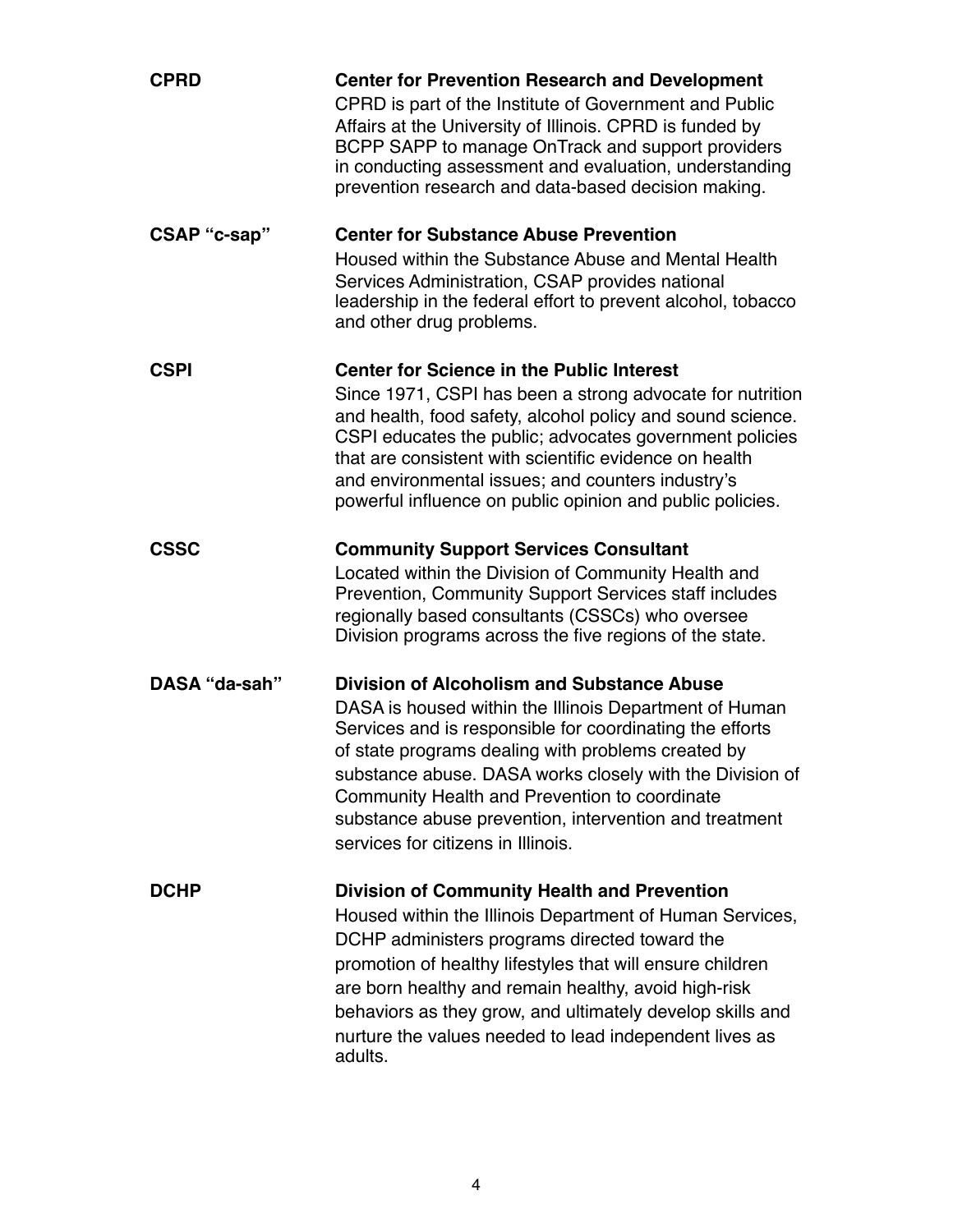| <b>DFC</b>      | <b>Drug-Free Communities Support Program</b><br>Originally funded by Congress in 1997 with the<br>understanding that local problems need local solutions,<br>DFC now supports over 700 drug-free community<br>coalitions across the United States. As a cornerstone of<br>the Office of National Drug Control Policy's National Drug<br>Control Strategy, DFC provides the funding necessary for<br>communities to identify and respond to local substance<br>use problems. |
|-----------------|-----------------------------------------------------------------------------------------------------------------------------------------------------------------------------------------------------------------------------------------------------------------------------------------------------------------------------------------------------------------------------------------------------------------------------------------------------------------------------|
| <b>EUDL</b>     | <b>Enforcing Underage Drinking Laws</b><br>A federal block grant program aimed at reducing the<br>availability of alcohol to minors.                                                                                                                                                                                                                                                                                                                                        |
| GPRA "gip-ra"   | <b>Governmental Performance Results Act</b><br>The purpose of this act is to establish strategic planning<br>and performance measurement in the federal<br>government.                                                                                                                                                                                                                                                                                                      |
| IADDA "i-add-a" | <b>Illinois Alcoholism and Drug Dependence Association</b><br>IADDA is a statewide organization representing more<br>than 100 prevention and treatment agencies and<br>individuals. IADDA educates government officials and<br>works to increase the public's understanding of substance<br>abuse and addiction, advocating for sound public policy<br>that will create healthier families and safer communities.                                                           |
|                 | IAODAPCA "i-o-dap-ka" Illinois Alcohol and Other Drug Abuse Professional<br><b>Certification Association</b><br>IAODAPCA is a private, nonprofit organization that<br>promotes standards for professionals in the alcohol and<br>other drug abuse field including certification for prevention<br>and drug counseling professionals.                                                                                                                                        |
| IASAP "i-a-sap" | Illinois Association of Student Assistance Professionals<br>IASAP advocates, promotes and networks for the delivery<br>of effective and comprehensive student assistance<br>program services that support student achievement and<br>academic success by addressing youth-related issues<br>including alcohol, tobacco and other drug concerns.                                                                                                                             |
| IC&RC           | <b>International Certification &amp; Reciprocity Consortium</b><br>The IC&RC sets the international standards of practice for<br>addiction counseling, prevention and clinical supervision<br>through the testing and credentialing of addiction<br>professionals.                                                                                                                                                                                                          |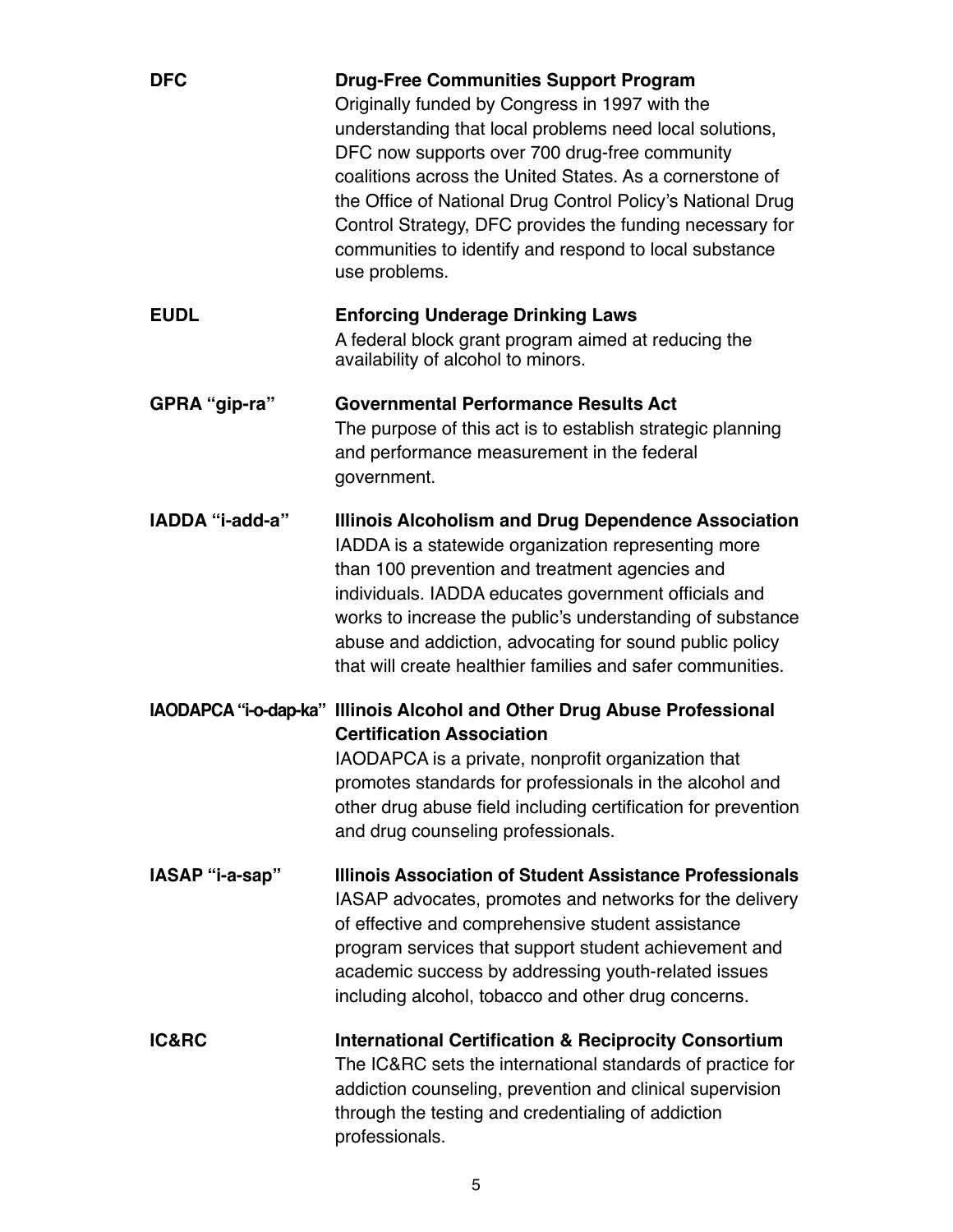| IDEA "i-de-a" | <b>Illinois Drug Education Alliance</b><br>IDEA is a statewide, volunteer coalition that provides<br>guidance and leadership to parents, youth, school<br>and community groups who are working in prevention.<br>It acts as a statewide, independent citizens' advocate for<br>effective prevention efforts.                                                                                                                                                                                                                                          |
|---------------|-------------------------------------------------------------------------------------------------------------------------------------------------------------------------------------------------------------------------------------------------------------------------------------------------------------------------------------------------------------------------------------------------------------------------------------------------------------------------------------------------------------------------------------------------------|
| <b>IDHS</b>   | <b>Illinois Department of Human Services</b><br>Illinois created IDHS in 1997 to help citizens achieve<br>maximum self-sufficiency, independence and health<br>through the provision of seamless, integrated services<br>for individuals, families and communities. There are six<br>divisions that constitute IDHS, including the Division of<br>Community Health and Prevention.                                                                                                                                                                    |
| <b>IDPH</b>   | <b>Illinois Department of Public Health</b><br>IDPH is responsible for the prevention of disease and<br>injury; protection of food, water, air and environment;<br>promotion of safe and healthy communities; partnership<br>and collaboration to achieve coordinated responses<br>to community health issues; population-based strategies<br>to address public health issues; promoting individual<br>responsibility as important to achieving healthy lifestyles;<br>and advocating public health policies to improve the<br>health of populations. |
| <b>ILCC</b>   | <b>Illinois Liquor Control Commission</b><br>The ILCC is responsible for issuing state liquor licenses,<br>conducting inspections at licensed entities and educating<br>the liquor industry on the laws that govern liquor and<br>tobacco sales throughout Illinois. Training and materials<br>are available to communities to assist them in educating<br>others about Illinois liquor and tobacco laws.                                                                                                                                             |
| <b>IOM</b>    | <b>Institute of Medicine</b><br>A nonprofit organization and component of the National<br>Academy of Sciences, the IOM provides advice to the nation<br>on matters of biomedical science, medicine and health.                                                                                                                                                                                                                                                                                                                                        |
| ISBE "is-bee" | <b>Illinois State Board of Education</b><br>Created in 1975, the board sets state educational policies<br>and guidelines for schools, preschool through grade 12.<br>They assist schools and districts in building capacity for<br>continuous improvement and the achievement of the<br>Illinois Learning Standards.                                                                                                                                                                                                                                  |

6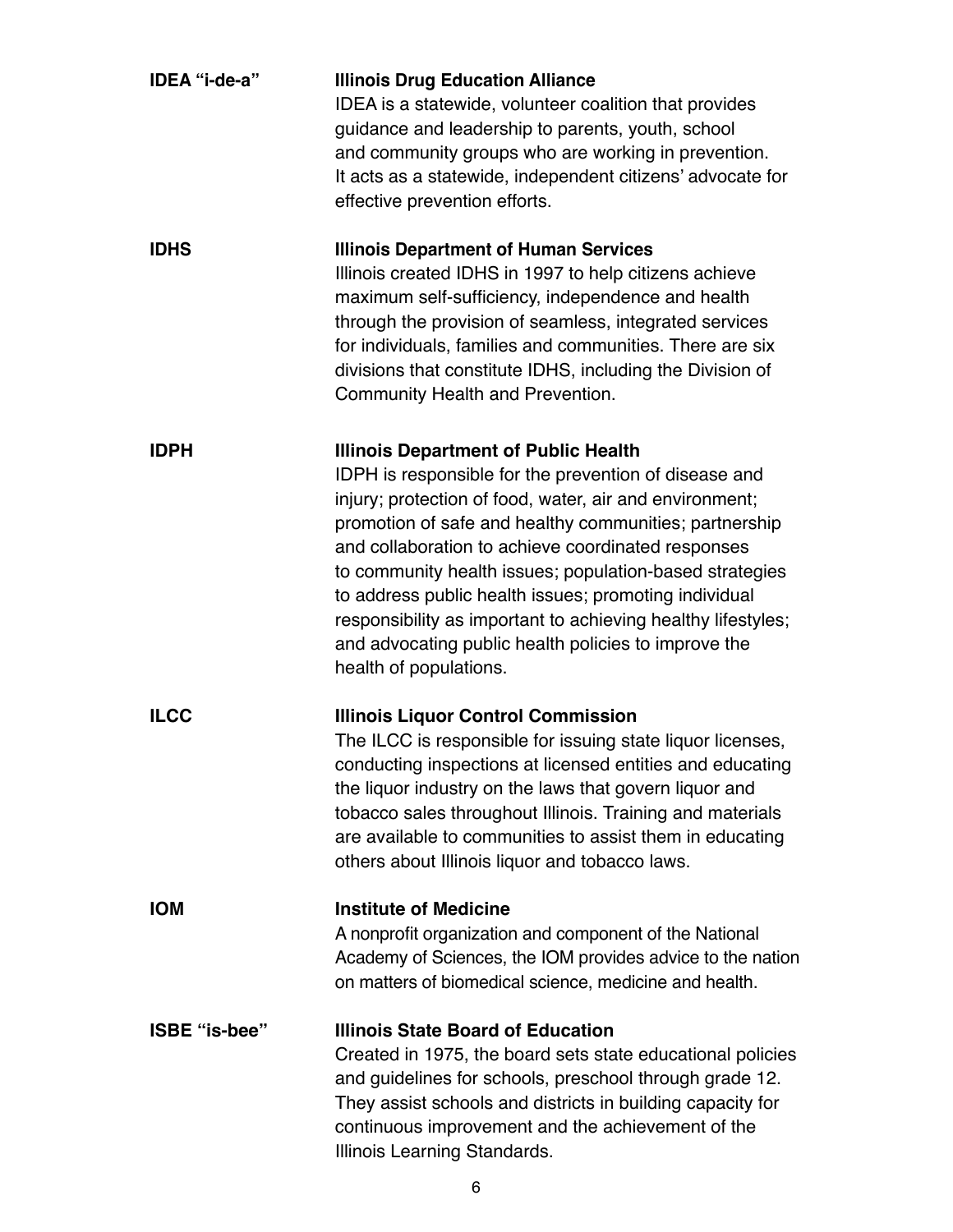| ITI                   | <b>Illinois Teen Institute</b><br>ITI is a program administered by IADDA. It emphasizes<br>positive peer influence and helps youth and adults<br>throughout the state join together to prevent alcohol<br>and other drug use. ITI initiated Operation Snowball,<br>a prevention program for youth that offers a variety<br>of resources on healthy lifestyles, leadership and<br>communication skills, and opportunities to meet other<br>people in their communities who share the ideals of a<br>drug-free life. |
|-----------------------|--------------------------------------------------------------------------------------------------------------------------------------------------------------------------------------------------------------------------------------------------------------------------------------------------------------------------------------------------------------------------------------------------------------------------------------------------------------------------------------------------------------------|
| <b>MADD</b> "mad"     | <b>Mothers Against Drunk Driving</b><br>The mission of Mothers Against Drunk Driving (MADD)<br>is to stop drunk driving, support victims of drunk driving<br>crimes and prevent underage drinking.                                                                                                                                                                                                                                                                                                                 |
| <b>NACoA</b>          | <b>National Association of Children of Alcoholics</b><br>NACoA's mission is to advocate for children and families<br>affected by alcoholism and other drug dependencies by<br>raising public awareness, providing leadership in public<br>policy at the national, state and local levels, and<br>advocating for appropriate, effective and accessible<br>education and prevention services.                                                                                                                        |
| NCADI "n-cad-dee"     | <b>National Clearinghouse for Alcohol and</b><br><b>Drug Information</b><br>A component of the SAMHSA Health Information<br>Network, NCADI manages the distribution of the entire<br>SAMHSA ATOD print and audiovisual inventory and<br>provides materials and promotion for SAMHSA programs<br>and products through conference exhibits and other<br>partnership and outreach activities.                                                                                                                         |
| <b>NHTSA "nit-sa"</b> | <b>National Highway Traffic Safety Administration</b><br>NHTSA's Impaired Driving Division develops cooperative<br>partnerships to save lives, prevent injuries, and reduce<br>traffic-related health care and economic costs resulting<br>from impaired driving (alcohol and other drugs).                                                                                                                                                                                                                        |
|                       | NIAAA "n-i-trip-ple-a" National Institute on Alcohol Abuse and Alcoholism<br>NIAAA provides leadership in the national effort to reduce<br>alcohol-related problems by conducting and supporting<br>research, collaborating with other organizations, and<br>translating and disseminating research findings to the<br>public.                                                                                                                                                                                     |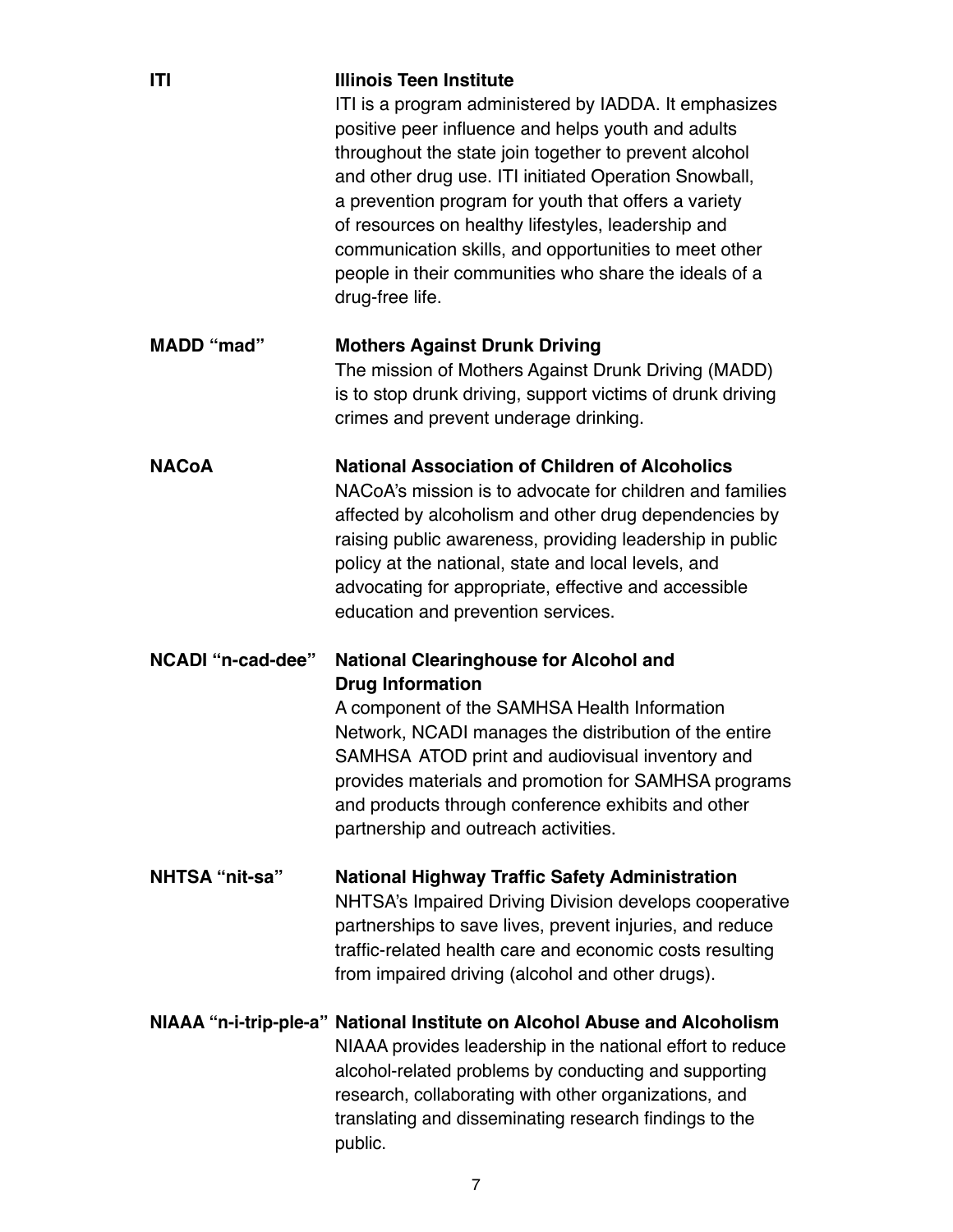| NIDA "nigh-da" | <b>National Institute on Drug Abuse</b><br>NIDA conducts research on a broad range of disciplines<br>and ensures the rapid dissemination and use of the<br>results in an effort to significantly improve prevention,<br>treatment and policy as it relates to drug abuse and addiction.                                                                                                                                                                                       |
|----------------|-------------------------------------------------------------------------------------------------------------------------------------------------------------------------------------------------------------------------------------------------------------------------------------------------------------------------------------------------------------------------------------------------------------------------------------------------------------------------------|
| <b>NPN</b>     | <b>National Prevention Network</b><br>The NPN is an organization of state alcohol and other<br>drug abuse prevention representatives that provides<br>a national advocacy and communication system for<br>prevention and hosts an annual research conference.                                                                                                                                                                                                                 |
| NREPP "n-rep"  | <b>National Registry of Evidence-Based Programs</b><br>and Practices<br>NREPP is a searchable database of interventions for the<br>prevention and treatment of mental and substance use<br>disorders. SAMHSA has developed this resource to<br>help people, agencies and organizations implement<br>programs and practices in their communities.                                                                                                                              |
| <b>OJJDP</b>   | <b>Office of Juvenile Justice and Delinguency Prevention</b><br>OJJDP, a component of the Office of Justice Programs,<br>U.S. Department of Justice, provides funding and support<br>to states and communities in their efforts to develop and<br>implement effective programs for juveniles. The Office<br>strives to strengthen efforts to protect public safety, hold<br>offenders accountable and provide services that address<br>the needs of youth and their families. |
| <b>ONDCP</b>   | <b>Office of National Drug Control Policy</b><br>ONDCP, a component of the Executive Office of the<br>President, was established by the Anti-Drug Abuse Act of<br>1988. The purpose of ONDCP is to establish policies,<br>priorities and objectives for the nation's drug control<br>program aimed reducing illicit drug use, manufacturing,<br>trafficking and drug-related crime, violence and health<br>consequences.                                                      |
| PIRE "pire"    | <b>Pacific Institute for Research and Evaluation</b><br>PIRE is dedicated to merging scientific knowledge and<br>proven practices to create solutions that improve the<br>health, safety and well being of individuals, communities,<br>nations and the world. The Institute has a significant<br>national presence in the area of prevention, with funded<br>research projects at its 12 research and program centers<br>located around the country.                         |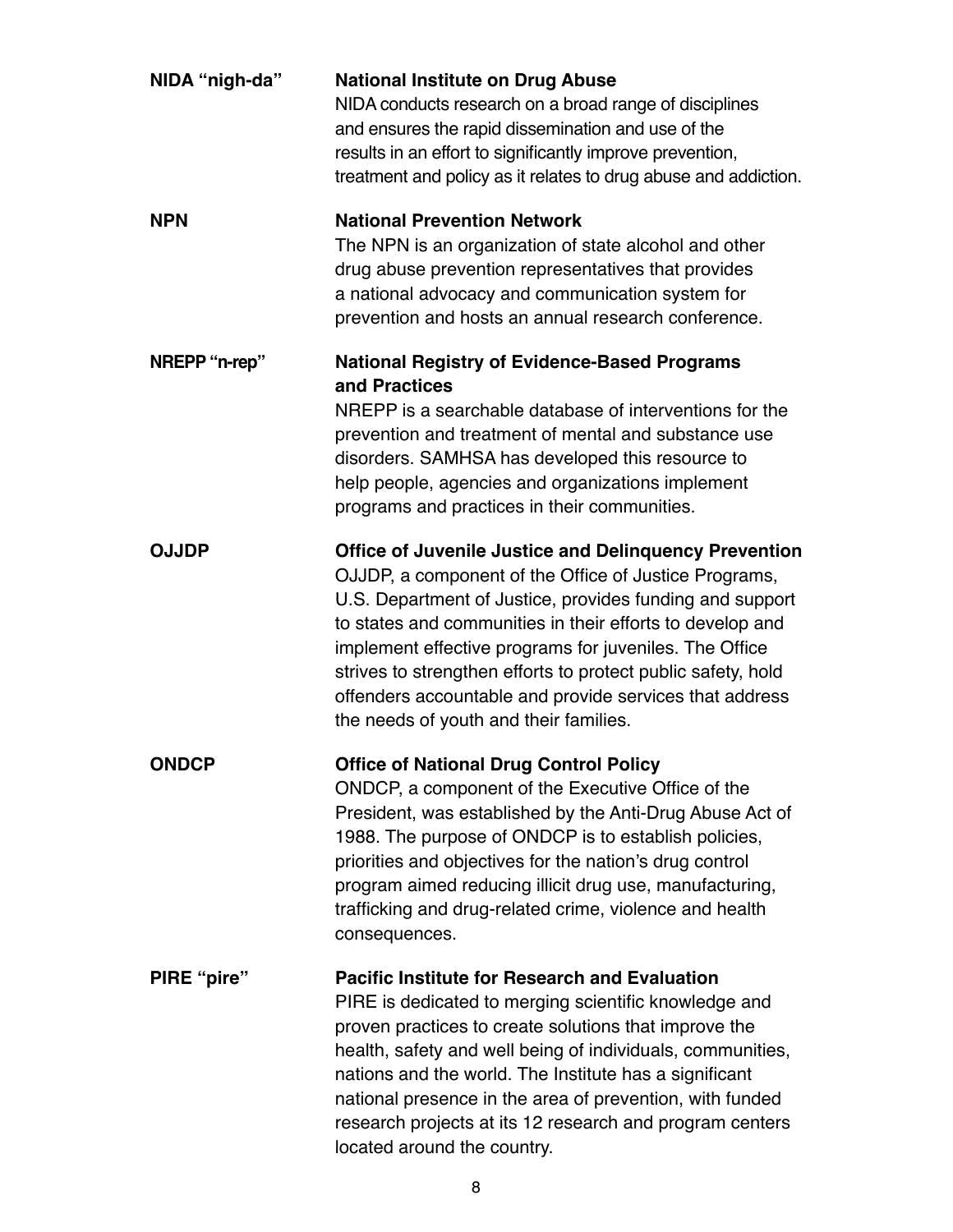| <b>RADAR</b> "radar" | <b>Regional Alcohol and Drug Awareness Resource</b><br>The RADAR Network consists of state clearinghouses,<br>prevention resource centers and national, international<br>and local organizations supporting substance abuse<br>prevention activities.                                                                                                                                |
|----------------------|--------------------------------------------------------------------------------------------------------------------------------------------------------------------------------------------------------------------------------------------------------------------------------------------------------------------------------------------------------------------------------------|
| SADD "sad"           | <b>Students Against Destructive Decisions</b><br>SADD is a peer-to-peer education, prevention and<br>activism organization dedicated to preventing destructive<br>decisions, particularly underage drinking, other drug use,<br>risky and impaired driving, teen violence and teen suicide.                                                                                          |
|                      | <b>SAMHSA "sam-sah" Substance Abuse and Mental Health Services</b><br><b>Administration</b><br>SAMHSA is an agency of the federal government focused<br>on building resilience and facilitating recovery for those at<br>risk for mental or substance use disorders. The agency<br>provides the Substance Abuse Prevention and Treatment<br>(SAPT) Block Grant funding to states.    |
| SAPP "sap"           | <b>Substance Abuse Prevention Program</b><br>SAPP administers the Comprehensive Grant Program<br>and is housed in the Bureau of Community-Based and<br>Primary Prevention (BCPP) within the Illinois Department<br>of Human Services.                                                                                                                                                |
| SAPT "sapt"          | <b>Substance Abuse Prevention and Treatment</b><br>(SAPT) Block Grant<br>Substance Abuse Prevention and Treatment (SAPT)<br>Block Grant is the federal government's primary source<br>of funding to states for drug and alcohol treatment and<br>primary prevention programs. The SAPT Block Grant<br>is administered by SAMHSA.                                                     |
| <b>SDFSCA</b>        | Safe and Drug-Free Schools and Communities Act<br>SDFSCA funds a national effort to ensure academic<br>success for all students. The SDFSC program authorizes<br>a variety of activities designed to prevent school violence<br>and youth drug use, and to help schools and communities<br>create safe, disciplined and drug-free environments that<br>support academic achievement. |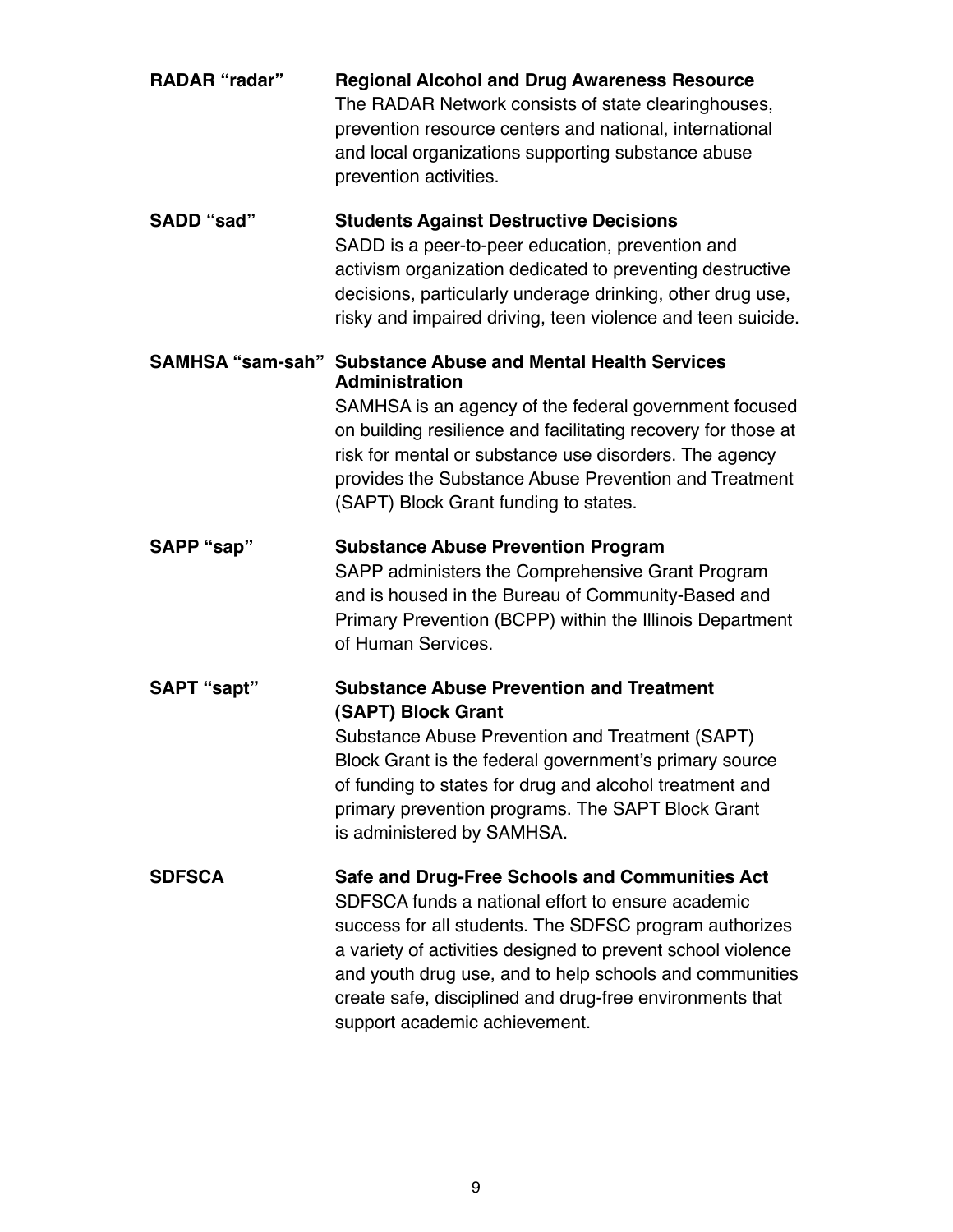## **Common Terms and Definitions**

In addition to the many acronyms frequently used in conversation among substance abuse professionals, you will also encounter terms and phrases specific to our field. The following pages are an alphabetical listing of common terms and phrases you will need to understand as you gain more experience in the field of substance abuse prevention.

#### **Activities**

Interventions that prevention providers develop and implement to produce desired outcomes.

#### **Adaptation**

The modifcation of aspects of a program or practice, including content, delivery method and length of program sessions.

#### **Age of Onset**

The age of first use.

#### **Archival Data**

Relative to the collection of data for needs assessment purposes, information that already exists is collected and stored on a periodic basis. Many public agencies collect data that can be used directly or indirectly for an overall picture of substance use or abuse within a specific geographic area (e.g., U.S. census data and school report cards).

#### **Assets**

Skills and strengths that can protect individuals or communities against substance abuse.

#### **Baseline**

Observations or data about the target area and target population prior to program intervention that can be used as a basis for comparison following program implementation.

#### **Best Practices**

Strategies and programs that have been shown through substantial research and evaluation to be effective at preventing and/or delaying substance abuse.

#### **Blanket Effect**

The result of using a prevention intervention with one target population and a second intervention with another target population that interacts with the frst. (e.g., If sixth-grade students are targeted for a mentoring program, the parents of the sixth-graders in the mentoring program would be the target of a second intervention).

#### **Capacity Building**

Increasing the ability and skills of coalitions, individuals, groups and organizations to plan, deliver and evaluate substance abuse prevention efforts.

#### **Coalition**

A group of people representing the community who work together toward a common cause.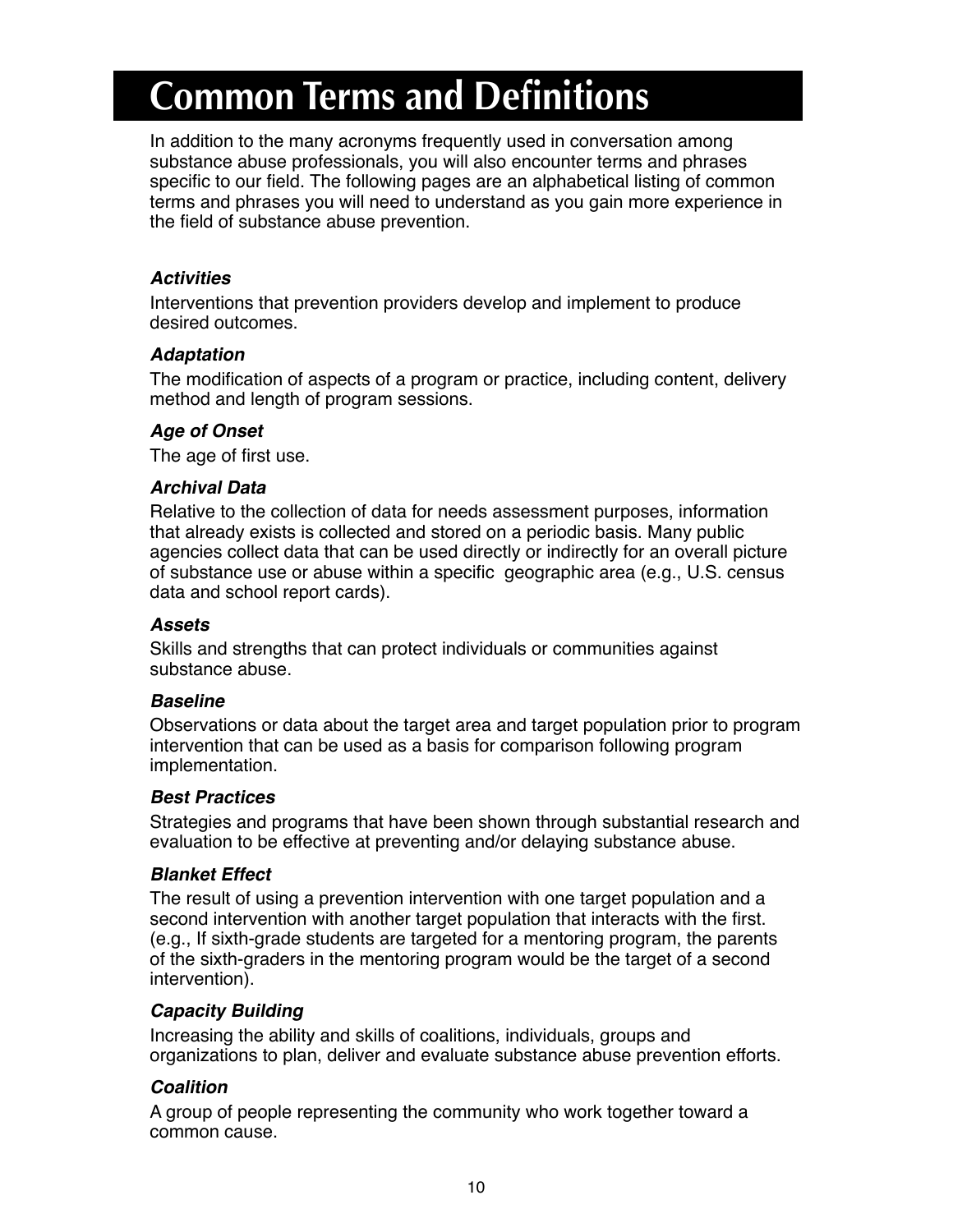#### **Community Mobilization**

The act of engaging all sectors of a community in a community-wide prevention effort.

#### **Community Readiness**

The extent to which a community is adequately prepared (awareness, interest, ability and willingness) to support and address substance abuse prevention efforts.

#### **Community Sector**

A specifed demographic population of the community that represents the groups' interests within the community as a whole. The 12 common community sectors include youth, parents, business community, media, school and youth-serving organizations, law enforcement agencies, religious or fraternal organizations, civic and volunteer groups, healthcare professionals, state, local or tribal governmental agencies and other organizations involved in reducing substance abuse.

#### **Comprehensive Approach**

The delivery of services in multiple domains or spheres of infuence (youth, families, school and communities) that targets the same population in each sphere to reinforce consistent messages that deter youth alcohol, tobacco and other drug use.

#### **Comprehensive Grant Provider**

Individuals and/or organizations that receive funding from BCPP SAPP to deliver direct prevention services in a designated service area in Illinois.

#### **Core Components**

Those elements of a program that analysis shows are most likely to account for its positive outcomes.

#### **Critical Incidents**

Events that occur that impact the attitudes, perceptions and norms in a community.

#### **Cultural Competency**

Understanding and appreciating cultural differences and similarities within, among and between groups.

#### **Data Analysis**

The process of systematically examining, studying and evaluating collected information.

#### **Data-Driven Decision Making**

The process of examining and utilizing data to make informed decisions regarding program planning, selection, implementation, improvement or discontinuation.

#### **Data Sources**

Documents such as school records, sign-in sheets and satisfaction surveys that contain qualitative and quantitative information about a program.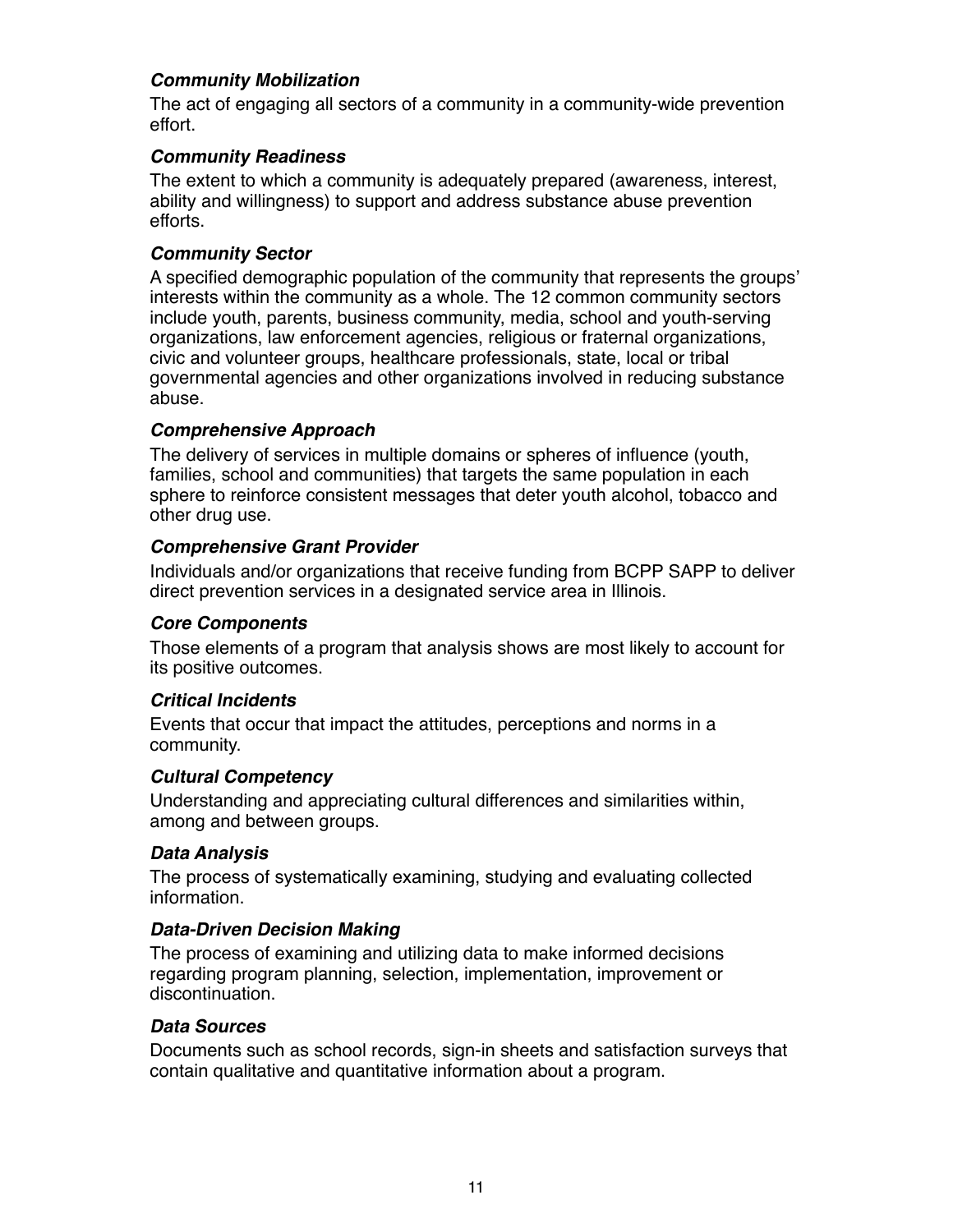#### **Domain**

A sphere of infuence or affliation in which prevention activities are conducted. The domains that BCPP SAPP recognizes include youth/peer, families, schools and communities.

#### **Dosage**

The amount of program content a participant receives.

#### **Drug**

Any substance that, when taken, changes one or more of a person's mental or physical functions.

#### **Duration**

The total length of the intervention or program.

#### **Effectiveness**

The ability of a program or practice to achieve its stated goals and produce measurable, positive outcomes.

#### **Environmental Approaches**

Strategies that help alter policies, procedures, systems and attitudes and aim to change or infuence community standards, institutions, structures and attitudes that shape individuals' behavior. Environmental approaches are used to change public perceptions and attitudes, improve and enforce laws and regulations, decrease the availability of or access to harmful drugs, and address other factors affecting public health and safety.

#### **Evidence-Based Prevention**

Principles, strategies and programs that are based on theory, are well implemented and have demonstrated a positive effect on specifed behaviors or risk factors. Evidence-based prevention is based on research that meets commonly agreed-upon criteria and is guided by credible and substantiated research evaluation.

#### **Fidelity**

The degree to which a program or policy is implemented according to its design.

#### **Focus Group**

A small group of people with shared characteristics who typically participate, under the direction of a moderator, in a focused discussion designed to identify perceptions and opinions about a specifc topic in order to collect background information, create new ideas and hypotheses, assess a program or interpret results from other data sources.

#### **Goal**

A broad, measurable statement that describes the desired impact of a program or practice.

#### **Impact**

Long-term, global effects of a program or intervention on the behavior of the target population.

#### **Implementation**

A series of actions used to deliver substance abuse prevention programs or practices to a particular target audience.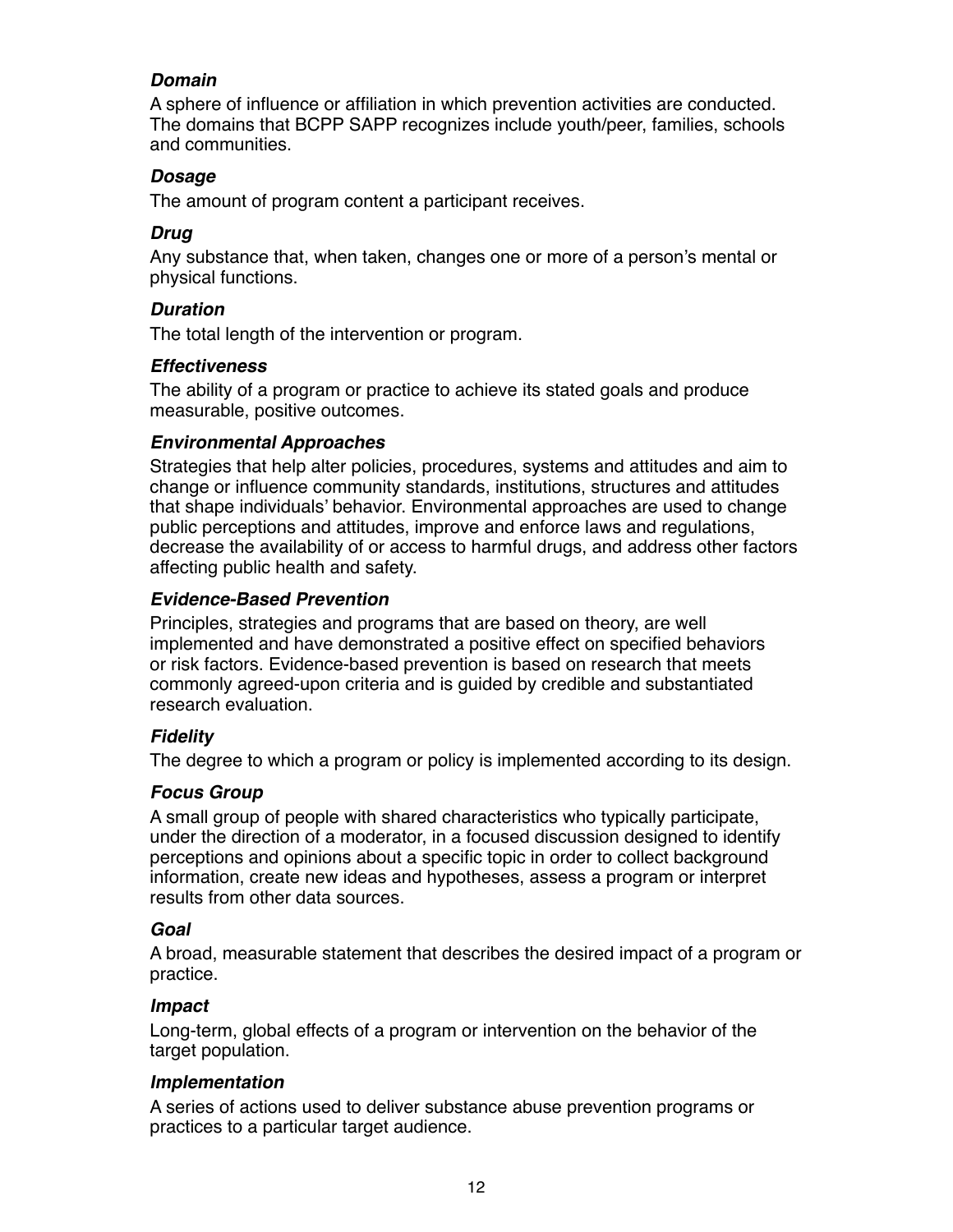#### **Indicated Prevention**

Targets individuals who do not meet the criteria for addiction but who are exhibiting early signs of problematic substance use.

#### **Intensity**

The frequency with which the target audience receives the program intervention.

#### **Intervention**

A program, activity, strategy or approach used to prevent or lower the rate of substance abuse.

#### **Logic Model**

A fowchart or graphic display representing logical connections between program activities and program goals (anticipated outcomes).

#### **Linkage Agreement**

A written document (formal or informal) that clarifes each prevention partner's role and responsibility when there is already a willingness to work together.

#### **Media Advocacy**

The strategic use of media for advancing a social or public policy initiative.

#### **Mission**

A statement that describes an organization's purpose.

#### **Needs Assessment**

A systematic process for gathering information about current conditions within a community that underlie the need for substance abuse prevention intervention.

#### **Norms**

A behavior or belief that is considered typical of a community.

#### **Normative Education**

A strategy used to correct misperceptions about substance use in an effort to change the acceptability of using and to establish more conservative group norms.

#### **Objective**

A specifc accomplishment to be achieved during a given period of time.

#### **OnTrack**

An online reporting system used to document direct-service activities being delivered by BCPP SAPP-funded Comprehensive Grant Providers.

#### **Outcome**

A change in knowledge, attitudes, motivations or community conditions as a result of one or more prevention interventions.

#### **Outcome Evaluation**

Systematic process of collecting, analyzing and interpreting data to determine if there have been changes in stated outcomes (community conditions or characteristics).

#### **Prevention**

A proactive process that empowers individuals and systems to meet the challenges of life events and transitions by creating and reinforcing conditions that promote healthy behaviors and lifestyles.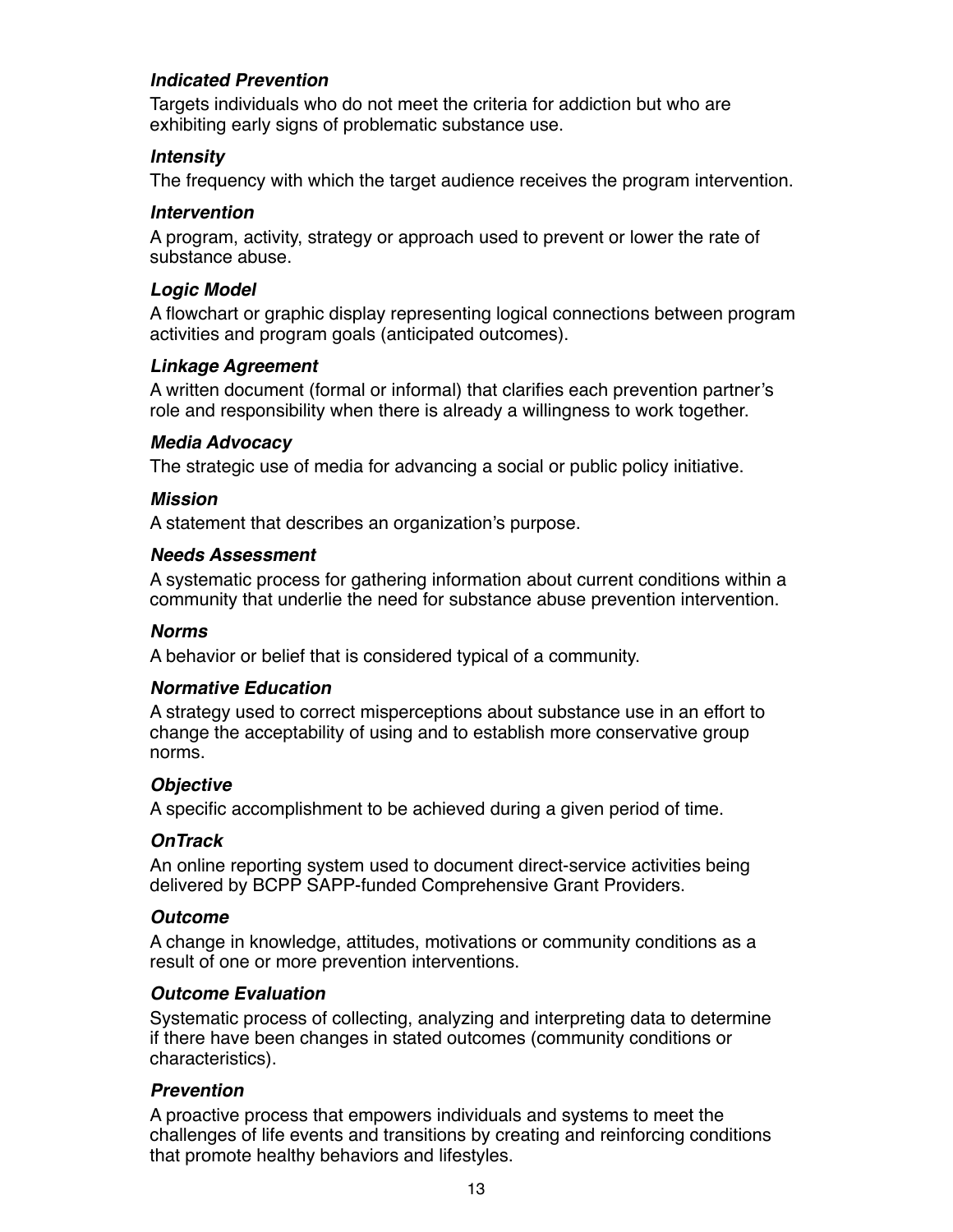#### **Prevention Science**

Includes all scientific efforts (research, observation, study) supporting the development of interventions that prevent the onset of problematic, social, psychological or physical disorders or outcomes.

#### **Principles**

Tenants or concepts derived from prevention research (quantitative and qualitative meta-analytic studies or from expert panels that review research literature and draw consensus agreements) that can be prescriptive in providing implementation directions.

#### **Pre-test and Post-test**

Data collection that is conducted before and after the program intervention to measure a program's effectiveness.

#### **Process Evaluation**

A descriptive and ongoing assessment process that identifes what activities were implemented, the quality of the implementation and the strengths and weaknesses of the implementation. Process evaluation efforts produce useful feedback to refne programs, determine which activities were most successful, document successful processes for future replication and demonstrate program activities before demonstrating outcomes.

#### **Programs**

Interventions, activities and/or curricula with well-established protocols and an administrative structure.

#### **Protective Factor**

An attribute, situation, condition or environmental context that works to shelter an individual from the likelihood of ATOD use.

#### **Qualitative Data**

Contextual information that usually describes participants and interventions reported in narrative form such as descriptions of programs, testimonials, openended responses to questions, etc.

#### **Quantitative Data**

Information about an intervention gathered in numeric form and analyzed with statistics to test hypotheses and track the strength and direction of effects.

#### **Reach**

The total number of individuals affected by the program or practice.

#### **Replicate**

To implement a program in a setting other than the one for which it originally was designed and implemented, with attention to the faithful transfer of its core elements to the new setting.

#### **Resiliency**

The ability to cope successfully with significant adversity or risk or to overcome the negative effects of risk factors.

#### **Resource Assessment**

A systematic examination of existing systems, programs' funding streams and other supports potentially available to assist in addressing identifed needs.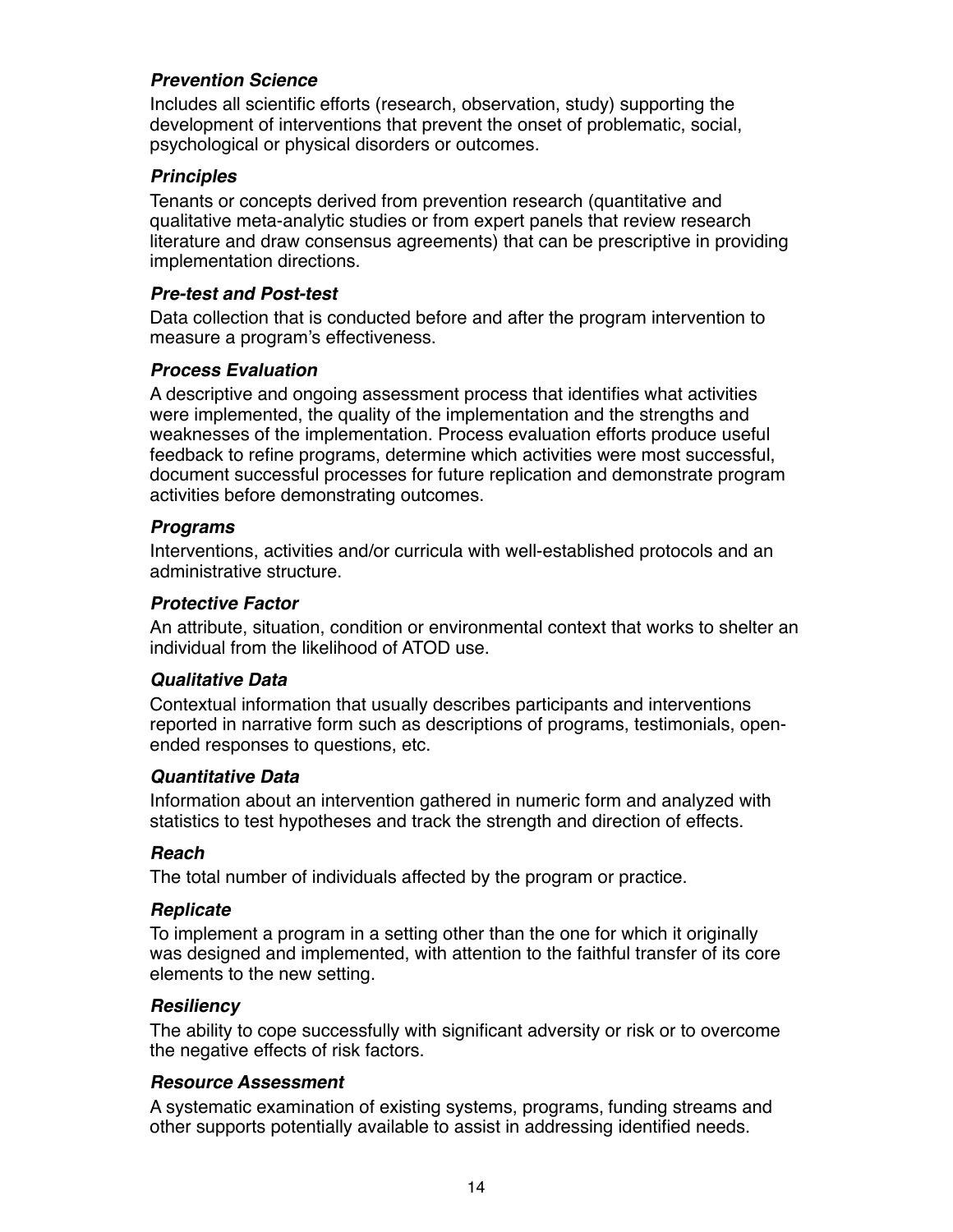#### **Risk Factors**

Individual attributes and community and family conditions that increase the likelihood of drug use or abuse or that may lead to an increase of current use.

#### **Risk/Protective Model**

A theory-based approach to understanding how substance abuse happens and, therefore, how it can be prevented. The theory highlights risk factors that increase the chances a young person will abuse substances, such as chaotic home environments, ineffective parenting, poor social skills and association with peers who abuse substances. This model also shows that there are protective factors that can reduce the chances that young people will become involved with substance abuse, such as strong family bonds and parental monitoring (parents who are involved with their children's lives and set clear standards for their behavior).

#### **SAPP-Approved Model Programs**

Evidence-based model programs that have demonstrated a SAPP Core Outcome, are cost effective, provide access to training and curricula, and are relevant for the populations served through the Comprehensive Grant Program.

#### **Selective Prevention**

Prevention efforts that target subsets of the population that are deemed to be at higher risk for substance abuse by virtue of their membership in a particular population segment. Targeted subgroups may be identifed on the basis of biological, psychological, social or environmental risk factors such as family history (children of alcoholics) or place of residence (high drug-use or low-income neighborhoods).

#### **Social Marketing**

The use of commercial marketing practices to promote voluntary behavior or attitude change that can have meaningful benefits.

#### **Social Norms Marketing**

The process of applying marketing concepts through mass media to social and health issues in order to promote positive, true norms practiced by the majority of a group or population.

#### **Stakeholder**

An individual or organization in a position to infuence prevention policy, norms or efforts.

#### **Strategic Planning**

A disciplined and focused effort to produce decisions and activities that guide the successful implementation of an intervention.

#### **Sustainability**

The process through which a prevention system becomes a norm and is integrated into ongoing operations. Sustainability is vital to ensuring that prevention values and processes are frmly established, partnerships are strengthened, and fnancial and other resources are secured over the long term.

#### **Target Population**

The audience selected to receive a program or intervention.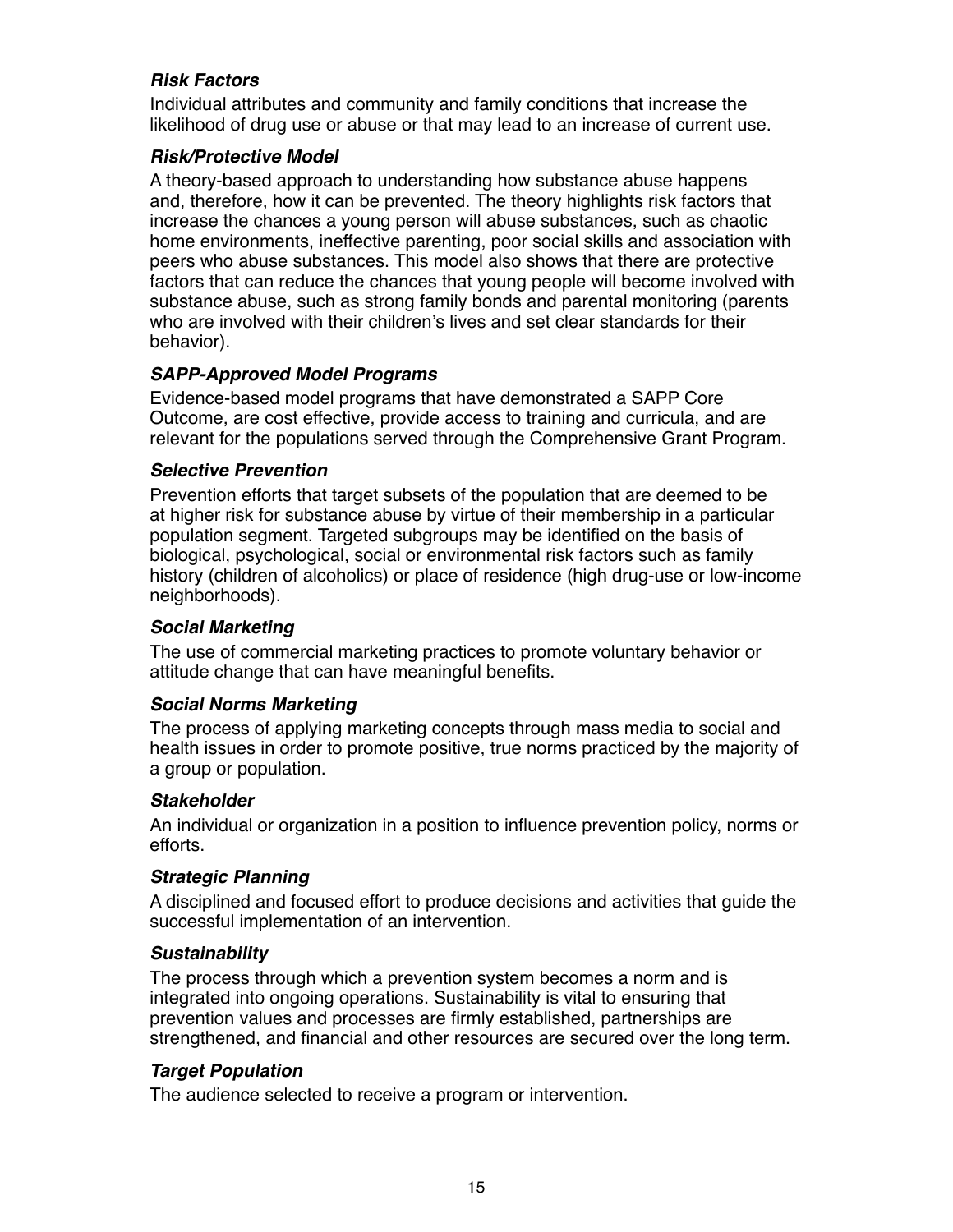#### **Technical Assistance (TA)**

Services provided by professional prevention staff intended to provide technical guidance to prevention programs, community organizations and individuals to conduct, strengthen or enhance activities that will promote prevention.

#### **Universal Prevention**

Prevention efforts targeted to the general population – all families, all youth, or all systems – with messages and programs aimed at preventing or delaying the use of alcohol, tobacco and other drugs.

#### **This list of terms was adopted from the following sources:**

Virginia Effective Practices Project: Atkinson, A., Deaton, M., Travis, R., & Wessel, T. (1998). James Madison University and the Virginia Department of Education.

Finding the Balance: Program Fidelity and Adaptation in Substance Abuse Prevention. Executive Summary (2001). SAMHSA/CSAP/NCAP.

The glossary from www.preventiondss.org.

Prevention Basics: Building Skills for Successful Prevention Work (2002). Prevention First.

Substance Abuse and Mental Health Services Administration, Center for Substance Abuse Prevention and Centers for the Application of Prevention Technologies.

Getting to Outcomes Volume 1 (2000). SAMHSA/CSAP/NCAP.

Achieving Outcomes: A Practitioner's Guide to Effective Prevention (2002 Conference Edition). SAMHSA/CSAP.

SAMHSA's Prevention Platform at preventionplatform.samhsa.gov.

Cellini, Henry R., Alcohol, Tobacco and Other Drugs (1996). Training and Research Institute.

**Prevention First** is a nonprofit resource center committed to building and supporting healthy, drug-free communities through public education, professional training and effective tools for those working to prevent drug use and related issues such as violence, teen pregnancy and academic failure.

**Prevention First** serves as the lead training organization for the Illinois Department of Human Services, Bureau of Community-Based and Primary Prevention, Substance Abuse Prevention Program. Prevention First maintains a lending library of more than 15,000 titles specific to prevention. We are also the Illinois affliate for the Partnership for a Drug-Free America. Through its Web site, electronic databases, library and clearinghouse services, training programs, publications, and consultation services, Prevention First has built an excellent reputation for providing information on current research and program models that address public health and prevention.